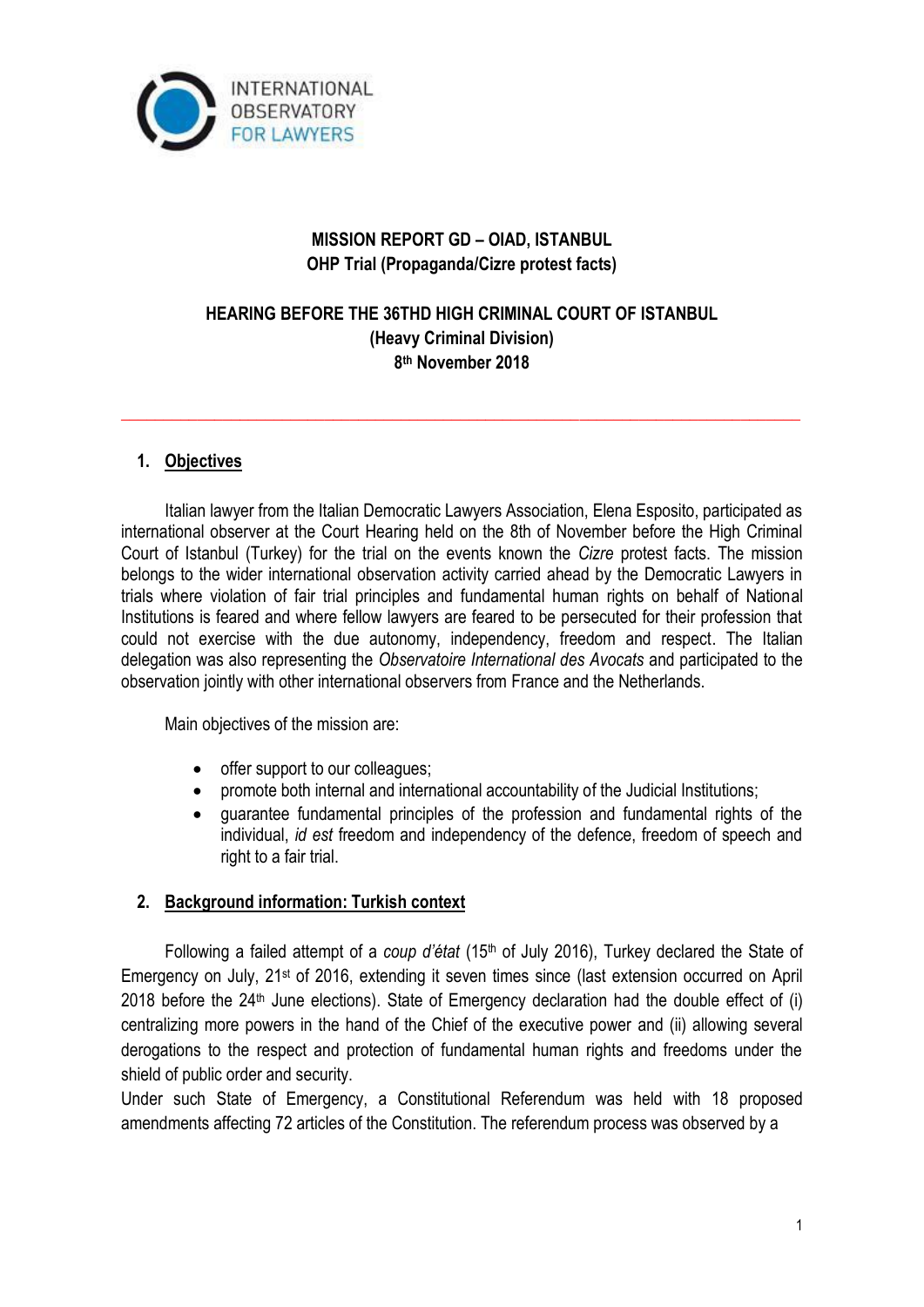

high number of international observers in the whole Country<sup>1</sup>, among which a delegation of the Italian Democratic Lawyers Association.

The Human Rights Watch World Report on Turkey for 2018 summarizes recent human rights developments as follows: "*An April 2017 referendum, which voters approved by a slim margin, introduced constitutional amendments switching Turkey to a presidential system of governance, the most significant change to its political institutions in decades. […]*

*The new presidential system, which consolidates the incumbent's hold on power, is a setback for human rights and the rule of law. It lacks sufficient checks and balances against abuse of executive power, greatly diminishing the powers of parliament, and consolidating presidential control over most judicial appointments. The presidential system will come fully into force following elections in 2019*."<sup>2</sup>

As also underlined with alarm by Human Rights Watch and by the UN Commissioner for Human Rights, several concerning measures were undertaken against human rights defenders and associations, with arbitrary arrests and close-downs, pretrial detentions and ill-treatments.

More specifically, the situation regarding the free exercise and independence of the profession is believed to be very critical: lawyers are being target of an alarming trend of arrests and criminal prosecution across Turkey.

Data and statistics recently shared by local civil society organizations and initiatives acknowledge that lawyers have been prosecuted and detained on terrorism-related accusations in 77 out of the total 81 Turkish provinces. As of 25<sup>th</sup>October 2018 and since the 15<sup>th</sup> of July 2016:

- 590 lawyers have been arrested;
- 1548 lawyers are under prosecution;
- 196 lawyers were sentenced to long imprisonment, so far;
- some of the arrested lawyers were subjected to [torture](https://arrestedlawyers.org/2017/08/05/876/) and [;](https://arrestedlawyers.org/category/torture/)
- 14 of detained or arrested lawyers are presidents or former presidents of provincial Bar Association;
- 34 lawyers' societies or associations have been shut down with the confiscation of all assets and no compensation.<sup>3</sup>

All persecuted lawyers are being charged under offenses punished by the Anti-Terror Law no. 3713 of 1991<sup>4</sup> (lastly amended on July 2018, right after the end of State of Emergency 2-years period), such as being member or supporters of armed terrorist organisation or making propaganda in favour of terrorist organizations. As a result of the joint-provision of Anti-Terror special criminal provisions

<sup>1</sup> <sup>1</sup> OSCE, International Referendum Observation Mission, Republic of Turkey – Constitutional Referendum, 16 April 2017, [file:///C:/Users/user/Downloads/OSCE%20pr%20f%20e%20c.pdf.](../../../../user/Downloads/OSCE%20pr%20f%20e%20c.pdf) 

<sup>&</sup>lt;sup>2</sup> HUMAN RIGHTS WATCH, World Report 2018, Turkey[, https://www.hrw.org/world-report/2018/country-chapters/turkey.](https://www.hrw.org/world-report/2018/country-chapters/turkey) <sup>3</sup> THE ARRESTED LAWYERS INITIATIVE, Statement by The Arrested Lawyers Initiative on the occasion Of European Lawyers Day, [https://arrestedlawyers.org/2018/10/24/statement-by-the-arrested-lawyers-initiative-on-the-occasion-of](https://arrestedlawyers.org/2018/10/24/statement-by-the-arrested-lawyers-initiative-on-the-occasion-of-european-lawyers-day/)[european-lawyers-day/.](https://arrestedlawyers.org/2018/10/24/statement-by-the-arrested-lawyers-initiative-on-the-occasion-of-european-lawyers-day/)

Turkey: Law No. 3713 of 1991, Law to Fight Terrorism [Turkey], 12 April 1991, available at: http://www.refworld.org/docid/4c4477652.html [accessed 15 November 2018].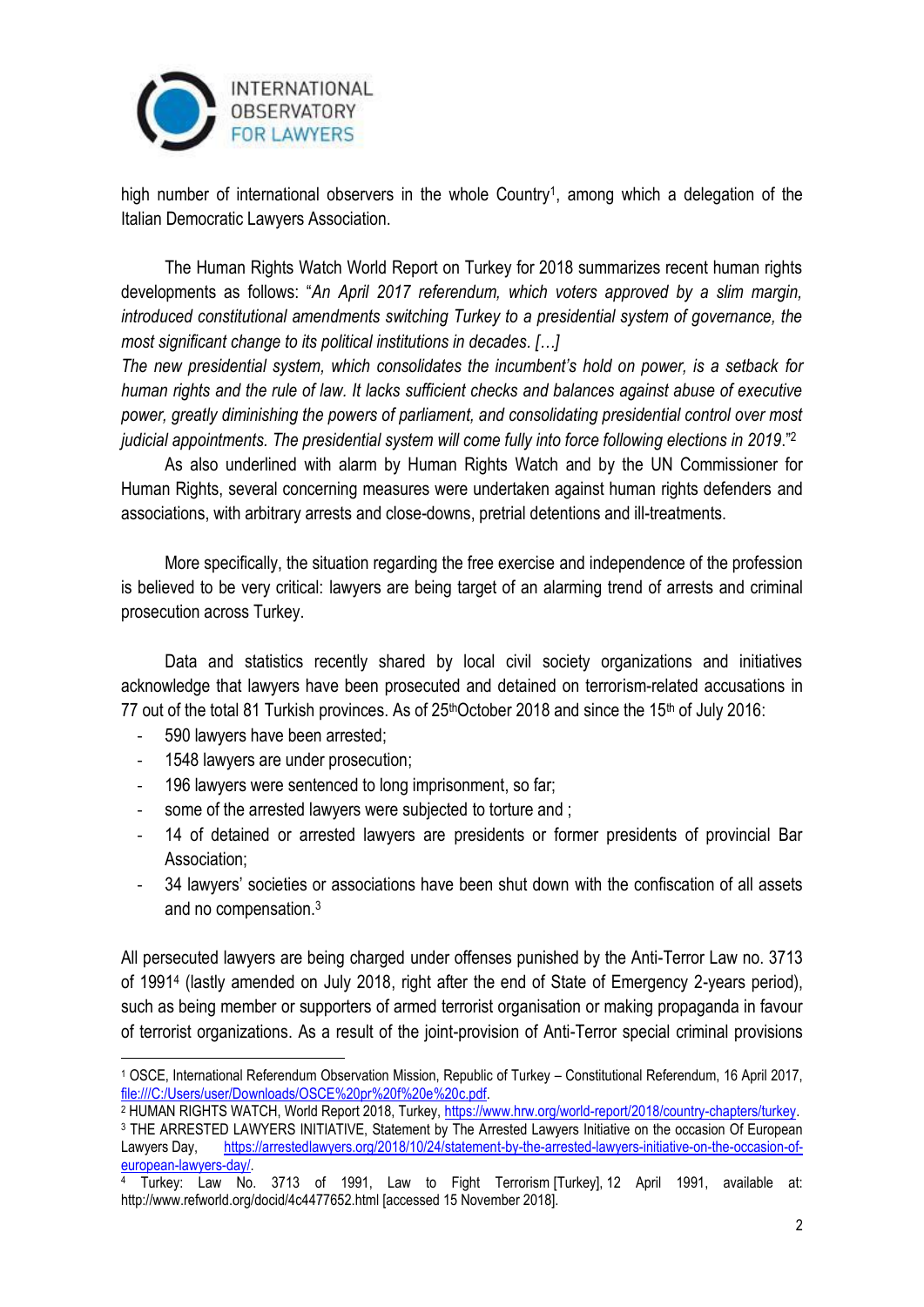

and the Turkish Penal Code regulation, terror-related charges are punished with the highest imprisonment penalties existing in Turkish legal system, with a related concern on the proportionality of the sentence.

Better explained by our Turkish fellow colleagues form The Arrested Lawyers Initiative:

"*Turkey's anti-terrorism legislation consists of two separate laws: the Turkish Penal Code (5237) ("TPC") and Anti-Terrorism Law (3713). Many articles of the Anti-Terrorism Law were rescinded but article 5, which is still in force, stipulates the aggravation of the terrorism-related sentences by half.*" 5

Article 314 of the Turkish Criminal Code<sup>6</sup> is one of the rules most often recalled by specific provisions of the Anti-Terrorism Law as per the penalty treatment, notwithstanding its critical and vague formulation. Indeed, "*Turkish Penal Code contains neither the definition of what constitutes armed organizations and armed groups nor the offense of membership. The lack of legal definitions […] makes these articles prone to arbitrary application and abuse*''.<sup>7</sup>

As duly noted by the European Court of Human Rights in the case *Contrada vs. Italy* (case no. 66655/13, 14.04. 2015), a criminal offence formulated in a vague or unclear way not allowing to know and understand with certainty its essential and constitutive elements would violate art. 7 of the European Convention.

### **3. Background information: the trial**

The trial originates from facts that happened in Istanbul on 15<sup>th</sup> of September 2015.

Accusations by the competent authority were brought against a group of lawyers for organizing a pacific demonstration and reading a press statement to protest against the curfews imposed by the Government and the (widely documented) human rights violations occurred in the city of Cizre (Sirnak district, Turkish Kurdistan) between the 4<sup>th</sup> and 15<sup>th</sup> September 2015.

The severe human rights violations occurred in Cizre in the indicated time period comprehended violent armed attacks on civilians, ill-treatment and torture of civil population of the area, denied access to emergency medical assistance, drugs, water, food and other vital services and goods<sup>8</sup>.

1

<sup>5</sup> THE ARRESTED LAWYERS INITIATIVE, Abuse of the Anti-Terrorism laws by Turkey is steadily increasing, [https://arrestedlawyers.org/2018/08/23/abuse-of-the-anti-terrorism-laws-by-turkey-is-steadily-increasing/.](https://arrestedlawyers.org/2018/08/23/abuse-of-the-anti-terrorism-laws-by-turkey-is-steadily-increasing/)

<sup>6</sup> Ibid : ''S*ub-section 1 (Article 314/1) of Article 314 of the Turkish Penal Code criminalises the establishment and/or commanding an armed terrorist organisation, and the subsection 2 (Article 314/2) criminalises the membership to an armed organisation. Under the Turkish Penal Code, these two offences carry the penalty of 7.5 to 22.5 years imprisonment"*.

<sup>7</sup> Ibid.

<sup>8</sup> GIURISTI DEMOCRATICI, Rapporto Informativo Sulle Violazioni Dei Diritti Umani Nella Citta' Turca Di Cizre, Barbara Spinelli:http://www.staticfiles.it/clients/ggdd/file/reposit/posts/2015/09/20150921110852/documents/ggdd\_201509211108 52.pdf.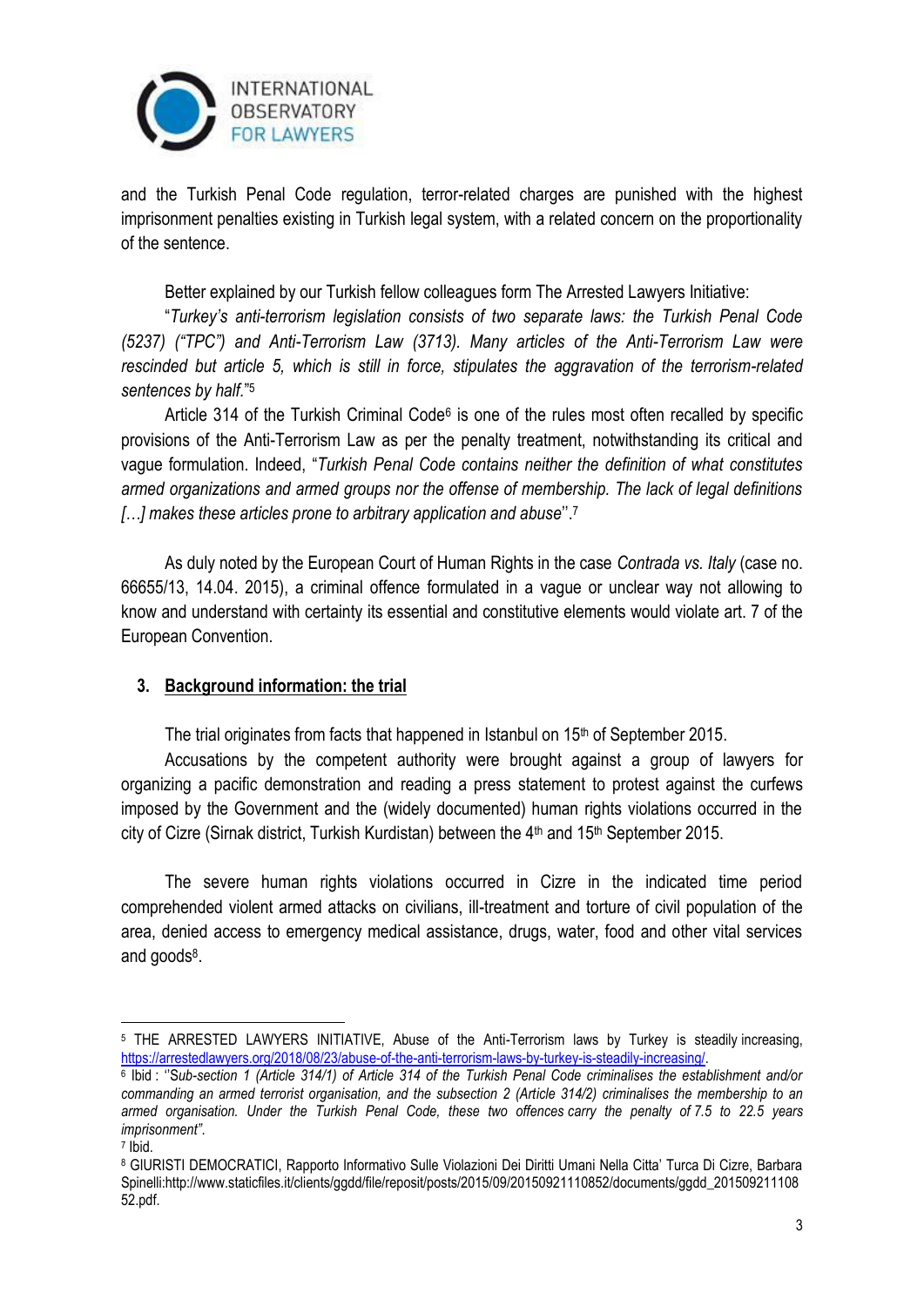

The defendants are 18 fellow lawyers, three of which were under pre-trial detention for different charges at the beginning of the trial *de quo* and were recently released before the Hearing of 8th November, namely: Avni Güçlü Sevimli, Şerafettin Can Atalay, Sinan Zincir, Sezin Uçar (previously detained), Ramazan Demir, Onur Şahinkaya, Neziha Eken, Naciye Demir (previously detained), Mustafa Rüzgar, Mehmet Űmit Erdem, Banu Güveren, Baran Doğan, Diren Yeşil, Ebru Timtik (previously detained), Ercan Kanar, Gökmen Yeşil, Güray Dağ, Hüseyin Boğatekin.

The defendants are indicted with two different criminal charges:

### **i. Art. 7, paragraph 2, Anti-Terrorism Law no. 3713 of 1991**: **Terrorist propaganda:**

"*Any person making propaganda for a terrorist organisation shall be punished with imprisonment from one to five years. If this crime is committed through means of mass media, the penalty shall be aggravated by one half. […]* 

*The following actions and behaviours shall also be punished according to the provisions of this paragraph:* 

*a) Covering the face in part or in whole, with the intention of concealing identities, during public meetings and demonstrations that have been turned into a propaganda for a terrorist organisation* 

*b) As to imply being a member or follower of a terrorist organisation, carrying insignia and signs belonging to the organization, shouting slogans or making announcements using audio equipment or wearing a uniform of the terrorist organization imprinted with its insignia* 

*If the crimes indicated under paragraph 2 were committed within the buildings, locales, offices or their annexes belonging to associations, foundations, political parties, trade unions or professional organisations or their subsidiaries, within educational institutions, students' dormitories or their annexes, the penalty under this paragraph shall be doubled."<sup>9</sup>*

## **ii. Art. 32, Law no. 2911 of 1983: Prohibition of unpermitted demonstrations:**

"*In case that persons who participate in unlawful assembly or demonstrations resist despite the warning or use of force, they shall be imprisoned for a term from six months to three years. In case that those who organized the assembly or demonstration commit this crime, the penalty to be imposed under this paragraph shall be increased by half. In the event that despite the officers' warning or use of force, law enforcement officers face a resistance through violence or threats, perpetrators shall also be sentenced due to the crime defined under Article 265 of the Turkish Penal Code dated 26/9/2004 No. 5237. In the event that an assembly or demonstration is dispersed without the existence of circumstances defined under Article 23 and by exceeding the scope of authority and non-*

<u>.</u>

<sup>9</sup> Ref. supra.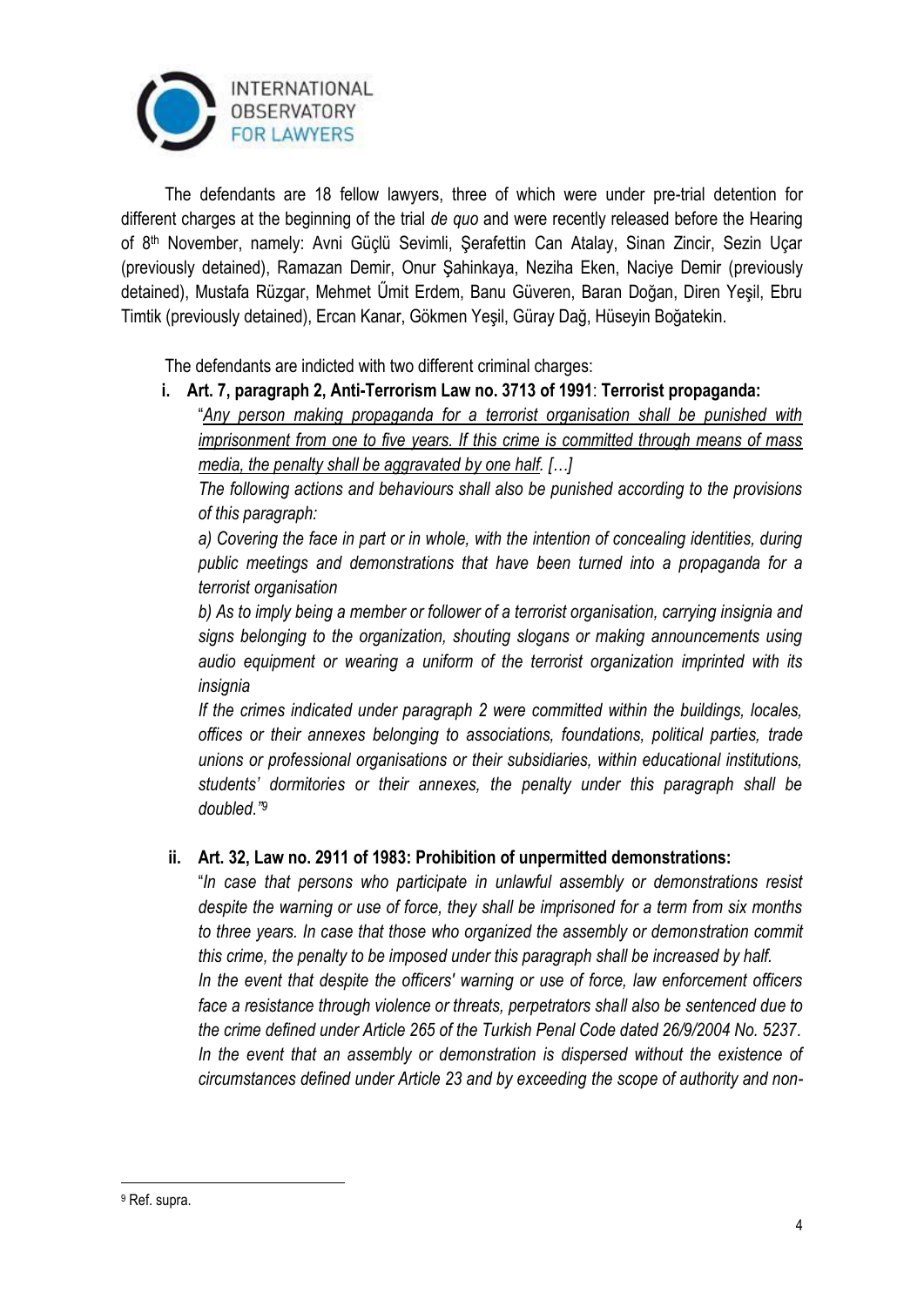

*compliance of the Article 24, penalties envisaged for those who committed the crimes in the paragraphs above may be reduced by up to one fourth or may be renounced.*" 10

The defence expressed the concern of arbitrary limitations of the right to freedom of expression, assembly and demonstration to which every human being and every lawyer is entitled, requesting the charges to be immediately dismissed.

Beside, at the first Court Hearing – held on the  $10<sup>th</sup>$  May 2018 – procedural violations were detected and raised by the defence: (i) the prosecutor did not obtain permission from the Ministry of Justice to indict the lawyers, although this is legally required; (ii) two of the detained lawyers were heard through videoconferencing, and not in court, even if one of them firmly objected and requested to be present at the Hearings; (iii) the videoconference of one of the two detainee was connected after the beginning of the Hearing (one hour and a half later) not permitting the defendant to rightfully assist the trial; (vi) the other defendants supported her objection by refusing to give a statement until the detained defendants would be able to be present in Court as well.

The Hearing concluded with the request of the defence to adjourn the case in order to enable the presence of all defendants at the next Hearing. The request was granted and the case was postponed to the 8th November 2018.

## **4. Court Hearing, 8th November 2018 (2nd Hearing)**

1

Judicial body: 36th High criminal Court, Istanbul, public hearing

The Court is composed of three judges, all present at the hearing and the same physical persons of the previous hearing. The Public prosecutor is present on the right-hand side of the Court.

All defendants are free at the moment of the hearing, but only 8 are present in the Courtroom, for other 10 of them have concomitant Court Hearings for different trials and charges. 13 lawyers are present in Courtroom for the defence.

Hearing starts at 10.20 in the morning with the following order.

- a. Introduction of the presence of four international observers (fellow lawyers from Europe).
- b. Identification of the present defendants: Şerafettin Can Atalay, Sinan Zincir, Sezin Uçar, Ramazan Demir, Neziha Eken, Baran Doğan, Ercan Kanar, Gökmen Yeşil.
- c. Reading of indictment by the President of the Court: it is noticed that the President did not read the full and comprehensive text of the accusations moved against the defendants, but only the "*most relevant parts*" as explicitly declared before reading.

<sup>10</sup> Ministry of Justice, Law on Assemblies and Demonstrations no. 2911 of 1983[, http://www.judiciaryofturkey.gov.tr/Law](http://www.judiciaryofturkey.gov.tr/Law-on-Assemblies-and-Demonstrations-is-available-on-our-website)[on-Assemblies-and-Demonstrations-is-available-on-our-website.](http://www.judiciaryofturkey.gov.tr/Law-on-Assemblies-and-Demonstrations-is-available-on-our-website)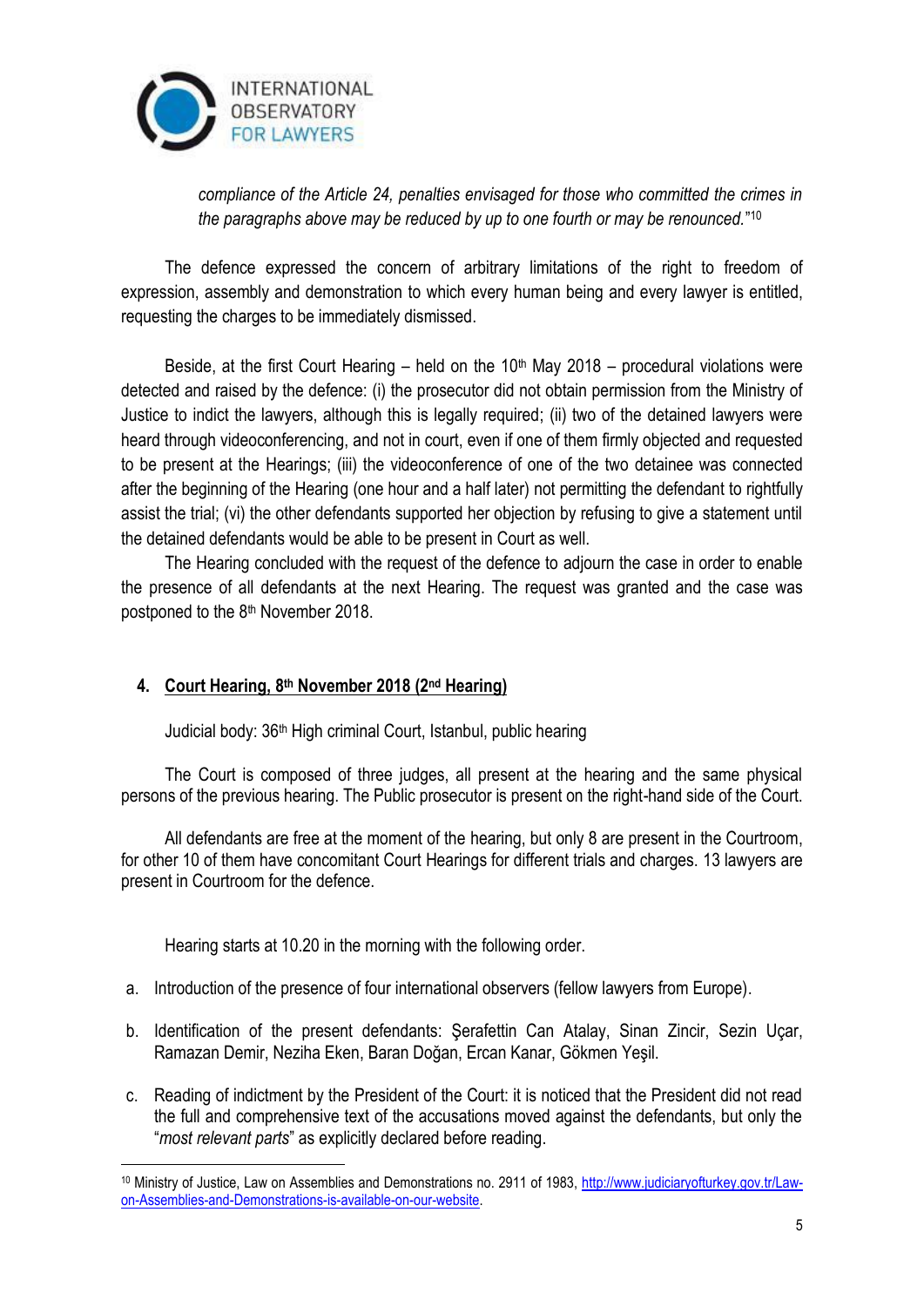

d. Intervention of defendants: all eight defendants intervened in front of the Court:

- Gokmen Yesil: represented the difficulties in preparing the defence and asked for a postponement of the hearing;

- Can Atalay: complained for the lack of personalization of crimes and criminal responsibility within the accusation file; upon explicit request of the Court, refused to access to the privilege of penalty suspension (*ref. sospensione condizionale*) for the unlawfulness of the trial and the investigation against him;

- Ercan Kanar: broad and long intervention on international human rights and humanitarian law, crimes against humanity, European legislation, International Courts on Human Rights (ECHR, ICCYC), on the severe violations occurred in Cizre and on the duty and right of lawyers to promote and guarantee the State of law and on the unlawfulness of the current trial;

- Ramazan Demir: requested more time to prepare for his defence and asked for the postponement to a new hearing reminding the Court that he will be discussing a case on the Cizre facts before the ECHR after which he will be able to duly prepare and produce evidences. Reserved to later answer on the privilege of penalty suspension;

- Baran Dogan: underlined the lack of personalization of crimes and indictment, complained about the distort usage of criminal proceedings to persecute Kurdish minority and opposition realities. Deposited pictures of the Cizre violations to the Court and requested to be judged not as normal defendant, nor as a lawyer but only as a Kurdish. Reserved to later answer on suspension of penalty;

- Ercan Canar: requested more time to prepare his defence and to postpone the trial to a new hearing;

- Sezin Ucar: represented she was released on the 5<sup>th</sup> of October for different charges and the fact that lawyers are accused for being human rights defenders. Requested a postponement of the trial to better prepare the defence.

- Neziha Ekei: Requested a postponement of the trial to better prepare the defence.

e. Defence lawyers' interventions:

1<sup>st</sup> lawyer: claims the violation of the freedom of speech and opinion, as well as the right to fair trial, against what envisaged by the Turkish Constitution and human rights instruments ratifies and signed by the Government.

Reminds that according to ECHR jurisprudence freedom of speech must be considered legit when no imminent violence nor incitement to violence is used: the behaviour of the defendants was peaceful and must be protected.

Cizre facts were a violation of art. 2 of Turkish Constitution and it is normal that lawyers call upon the respect of the rule of law.

Reserved the right to raise a constitutionality claim at the next hearing against the interpretation of the indicted charges.

She finally asked for immediate acquittal of all charges.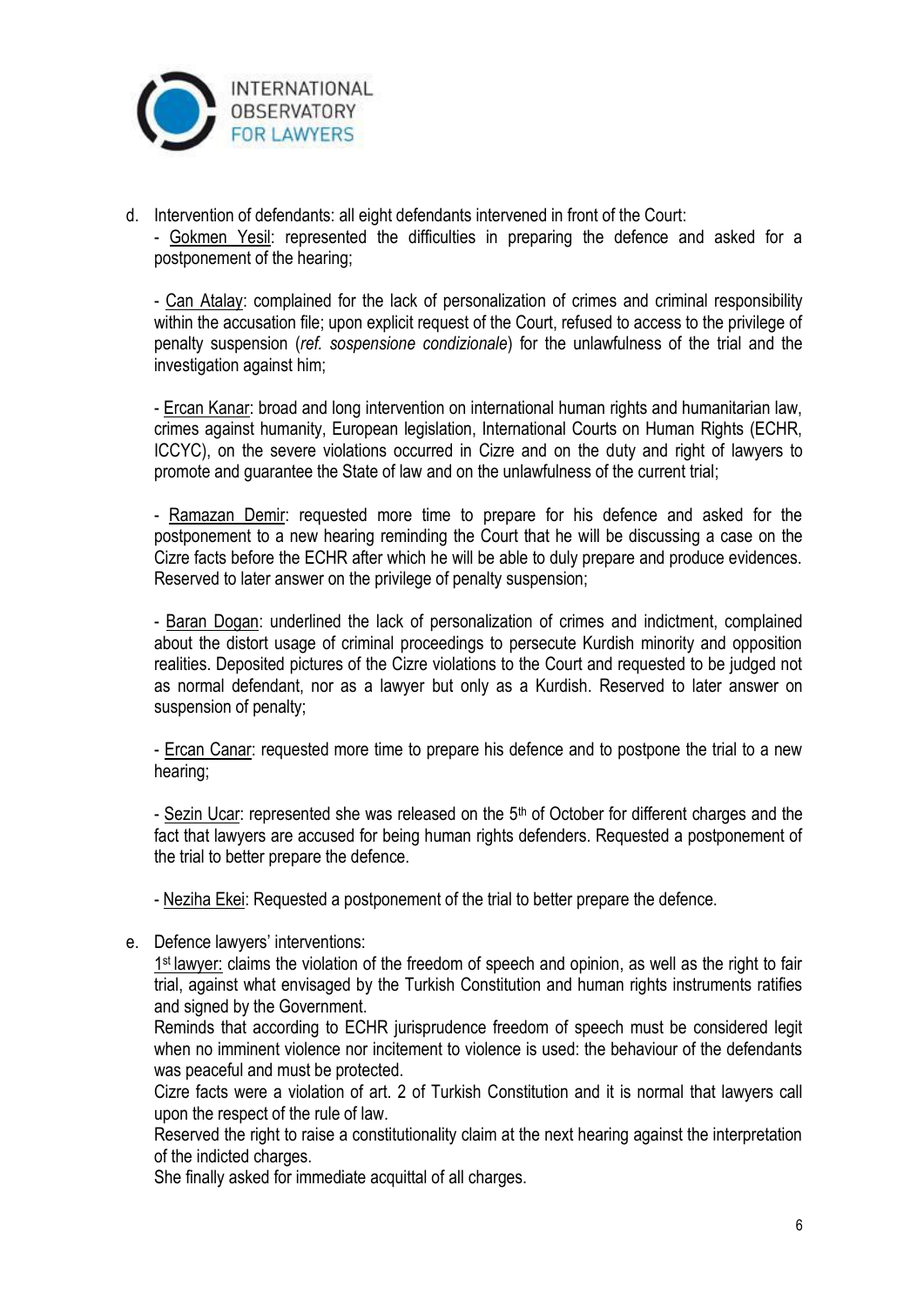

2<sup>nd</sup> lawyer: recall what stated and requested by first colleague.

3<sup>rd</sup> lawyer: recall what stated by defendants and previous lawyers' interventions.

4<sup>th</sup> lawyer: recall what stated by defendants and previous lawyers' interventions.

5<sup>th</sup> lawyer: recall what stated by defendants and previous lawyers' interventions.

 $6<sup>th</sup>$  lawyer: agrees with what represented by the previous interventions and request to provide a full defence only when all interventions and observations of the defendant will be completed. Requests for immediate acquittal of all charges and represents that some defendants and defence lawyers could not be present because of concomitant hearings.

 $7<sup>th</sup>$  lawyer;  $8<sup>th</sup>$  lawyer;  $9<sup>th</sup>$  lawyer; 10<sup>th</sup> lawyer: recall and agree n what stated by previous colleagues.

- f. Prosecutor's intervention: as follow:
	- in favour of excusing the absence of defendants and lawyers;
	- the Court to decide whether to give a postponement to allow the preparation of defence;
	- in favour of completing the statements of absent defendants to the next hearing;
	- against the claim of immediate acquittal of all charges.

The Court decides for a fifteen minutes break to reach an interim decision.

When resuming the hearing the Court decides for the dismissal of lawyers' request of immediate acquittal of charges and to accept the request of postponement of the trial to a new hearing to be fixed on the 19th February of 2019, 9.00 a.m..

### **5. Final findings**

A lawyer from the Istanbul Bar Association was present during the trial to monitor the development of the hearing on behalf of the Association. To the knowledge of the writer, it is a unique circumstance that never occurred to other trials before.

Following the hearing, a short debriefing was held with few defendants and defence lawyers. It emerged that the strategy of some (maybe most) of defendants is to prolongate the time of the trial in the hope of new changes towards a more guarantees-oriented attitude towards fundamental rights and freedoms in Turkey. Hence, the sentence on such trial as per the current situation is feared to possibly be severe and arbitrary. The prolongment of the trial timing could not, in any case, bring to reach the prescription period, for the time period required for such criminal offences is utterly long (ranging around 20 years).